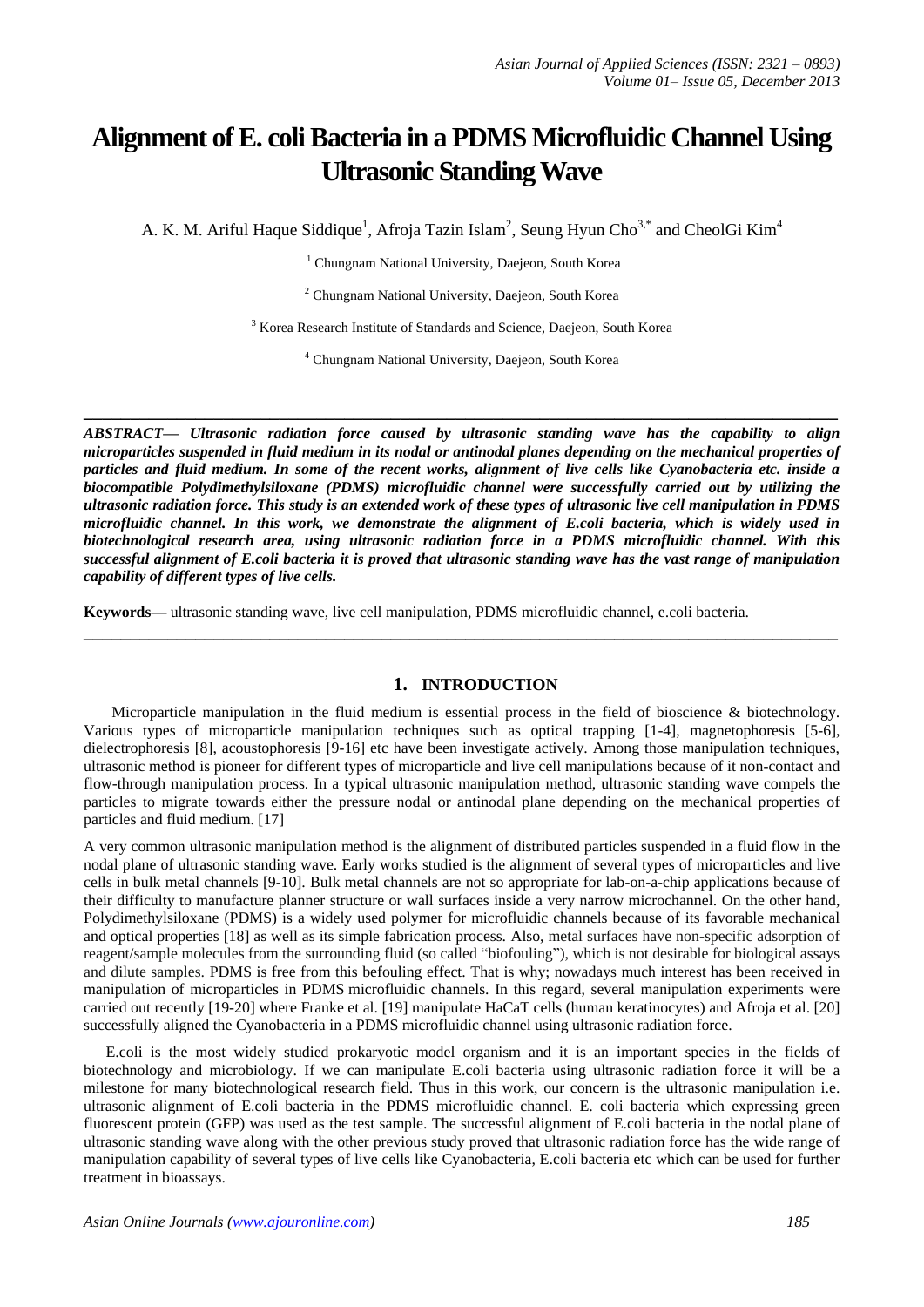#### **2. THEORETICAL BACKGROUND**

If a particle suspended in a fluid in a microfluidic channel and a standing wave can be introduced in that channel, the particle will experience an ultrasonic radiation force derived by Yosioka et al. [21]. This radiation force will compelled the particle to move to the nodal or antinodal plane of the standing wave depending on the density and compressibility of particles and suspended medium. The ultrasonic radiation force equation derived by Yosioka et al. [21] is given below:

$$
F_r = -\left(\frac{\pi \, p_0^2 v \, \beta_m}{2\lambda}\right) \cdot \phi(\beta, \rho) \cdot \sin(2kx) \tag{1}
$$

Where,  $P_0$ , V,  $\lambda$ ,  $\beta$ ,  $\beta$ ,  $\kappa$ , x are acoustic pressure amplitude, particle volume, wavelength of the ultrasonic wave, compressibility, density, wave number, and distance from the nodal plane respectively.  $\phi(\beta, \rho)$  is called the contrast factor which is given by the following equation:

$$
\phi(\beta,\rho) = \frac{5\rho_p - 2\rho_m}{2\rho_p + \rho_m} - \frac{\mu_p}{\beta_m} \tag{2}
$$

Here the subscripts *p* and *m* denote the particle and liquid medium, respectively. If the contrast factor is positive, then the particles will move to the nodal plane, but if the contrast factor is negative, then the particles will move to the antinodal plane. Generally most rigid particles and cells suspended in water have positive contrast factors, however, some low density particles such as air bubbles; lipid particles etc. have negative contrast factors.

## **3. MATERIALS AND METHODS**

#### *3.1 Live cells (E.coli bacteria)*

E.coli (Escherichia coli) is a [gram-negative,](http://en.wikipedia.org/wiki/Gram-negative) [facultative anaerobic,](http://en.wikipedia.org/wiki/Facultative_anaerobic_organism) [rod-shaped](http://en.wikipedia.org/wiki/Bacillus_%28shape%29) [bacterium](http://en.wikipedia.org/wiki/Bacterium) which is commonly found in the lower [intestine](http://en.wikipedia.org/wiki/Gastrointestinal_tract) of [warm-blooded](http://en.wikipedia.org/wiki/Warm-blooded) organisms. E.coli bacteria cells have the ability to survive outside of the body for a limited amount of time. This property makes them an ideal [indicator organism](http://en.wikipedia.org/wiki/Indicator_organism) to test environmental samples for [fecal](http://en.wikipedia.org/wiki/Feces)  [contamination \[](http://en.wikipedia.org/wiki/Feces)22]. It has been examined that environmentally persistent E. coli can survive for extended periods outside of the host [\[23\]](http://en.wikipedia.org/wiki/Escherichia_coli#cite_note-pmid21558695-10). That is the reason it is an important microorganism in the fields of bioscience and biotechnology. Also, the bacteria can be grown easily and inexpensively in a laboratory setting. It has been intensively investigated for over 60 years where it has served as the [host organism](http://en.wikipedia.org/wiki/Host_organism) for the majority of work with [recombinant DNA.](http://en.wikipedia.org/wiki/Recombinant_DNA) In this experiment, E. coli bacteria which expressing green fluorescent protein (GFP) was used as the test sample.

## *3.2 Generation of ultrasonic force by two transducers*

A standing wave, in which particles in fluid were trapped at nodes and antinodes of the ultrasonic pressure field, can be generated between a transducer and a reflector [9]. In this case, the channel wall usually acts as a reflector. However, a channel wall made of soft materials such as PDMS cannot act as a perfect reflector due to its poor acoustic reflection properties. So, in this work, two transducers were used from opposite sides to generate ultrasonic waves inside a soft polymer like PDMS microfulidic channel. [20]



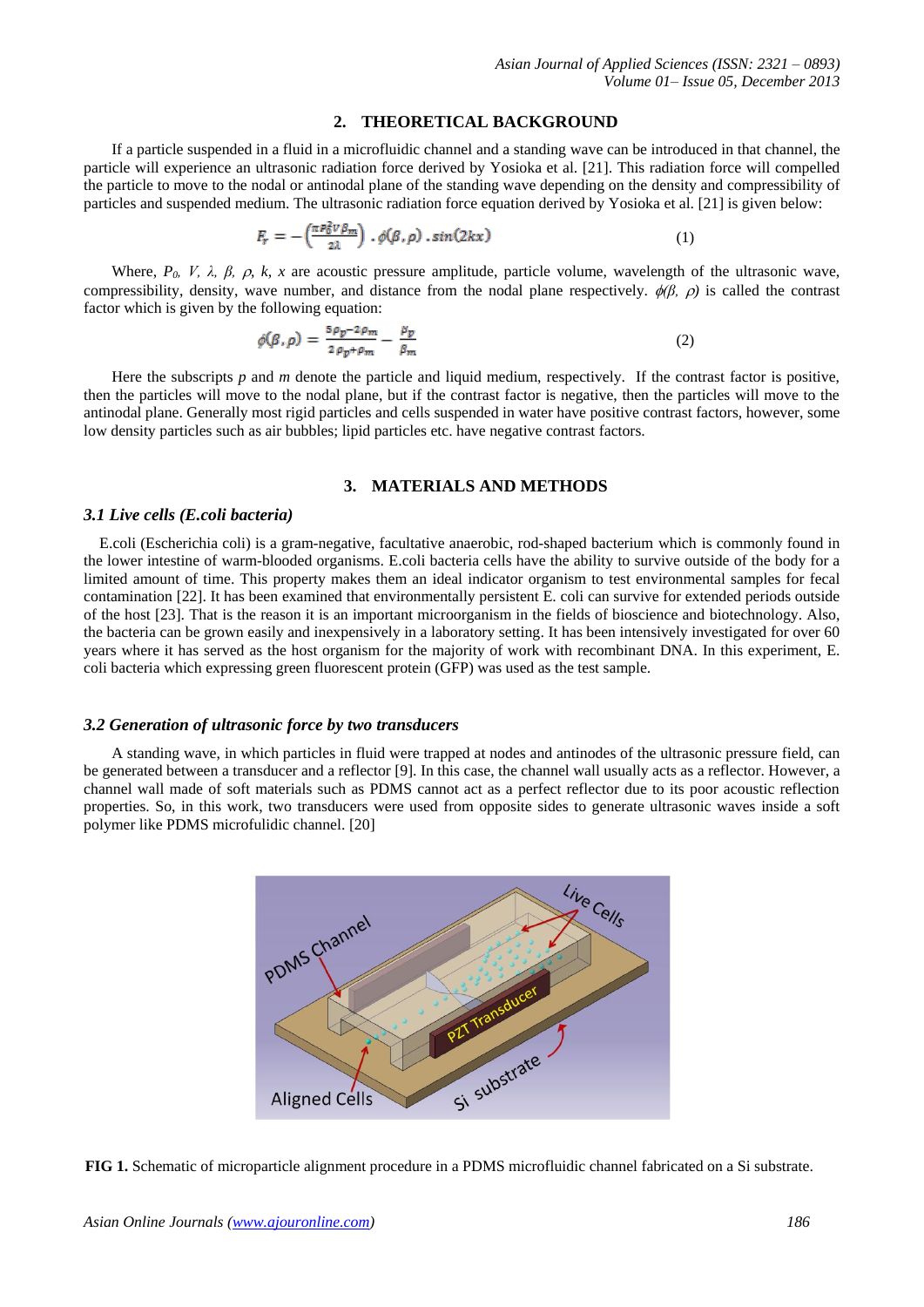## *3.3 Experimental setup*

Figure 1 shows the schematics for the alignment procedure in a PDMS microfludic channel using ultrasonic standing wave. Here two commercially available PZT transducers (Panametrics NDT, A330S, 0.25"×1.5") with 2.25 MHz center frequency were used to excite ultrasound inside the channel. The transducers were attached to both sides of the channel using liquid couplant (Ultragel II, Sonotech, USA) for better ultrasonic transmission. Each transducer was connected to a function generator (Agilent 33250A, Agilent Technologies, Inc.) through a power amplifier (AG1017L, RF Power Amplifier, T&C Power Conversion, Inc.). Only one function generator was used to synchronize the applied signals generated from both transducers. A syringe pump (Fusion 200, Chemyx Inc., USA) was used for injecting the E.coli bacteria into the fluidic channel using tubing attached to the inlet and outlet of the fluidic channel. A laminar flow of the suspension was used to inject the sample to the channel. The PDMS microfluidic channel was fabricated using soft lithography technique [20]. According to Figure 1, we see that the width of the channel should be equal to the half wavelength  $(\lambda/2)$  of the corresponding applied signal frequency to achieve the resonance condition inside the channel. Thus the width of the channel was chosen to 330 µm which is equal to the half wavelength  $(\lambda/2)$  of the corresponding center frequency of the transducer i.e. 2.25 MHz. Finally, the alignment was observed through an optical microscope (Eclipse LV150, Nikon Instruments Inc., USA) and fluorescence images were taken using a CCD camera (ARTCAM-300MI-DS, Artary Co. Ltd., JAPAN) which was connected to a personal computer.



**FIG 2.** Alignment of E.coli bacteria in a PDMS microfluidic channel. (a) Random distribution of E.coli bacteria before ultrasonic excitation (b) Aligned E.coli bacteria in the nodal plane of ultrasonic standing wave after ultrasonic excitation.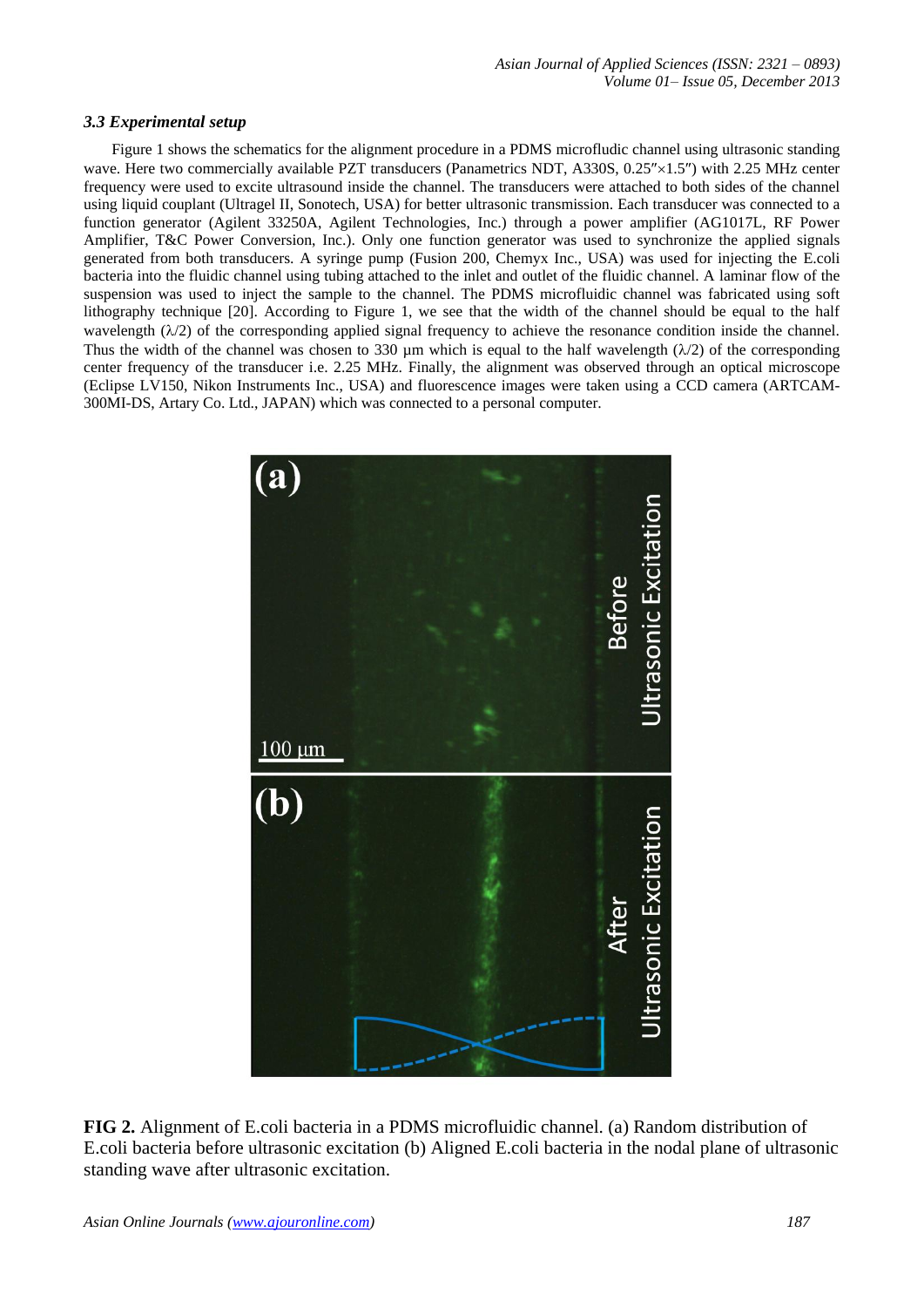#### **4. RESULTS AND DISCUSSION**

It has been already explained that E.coli bacteria plays an important role in the research field of biotechnology and microbiology, so we executed the manipulation experiment like alignment of E.coli bacterial in the nodal plane of ultrasonic standing wave. Figure 2(a) shows the distributed green fluorescent E.coli bacteria in the PDMS microfluidic channel before ultrasonic excitation. After ultrasonic excitation, the radiation force exerted on the E.coli bacteria towards the direction of nodal plane of ultrasonic standing wave. After a very short time, most of the E.coli bacteria get aligned in the nodal plane of ultrasonic standing wave inside the bio-compatible PDMS microfluidic channel that is shown in Figure 2(b). From the visual inspection it can be said that almost all cells can be sorted from the medium and concentrated in a single plane. However, some of the cells might stick to the channel wall or to the Si window, which act as a substrate here, due to the physical properties of cell and channel wall. Nonetheless, this efficient alignment result clearly reveals that the cells are highly concentrated in the plane which can prove that ultrasonic radiation force has the great capability in cell manipulation.

#### **5. CONCLUSION**

We have successfully aligned E.coli bacteria in a bio-compatible PDMS microfluidic channel attached on a Si substrate using ultrasonic radiation force. Two ultrasonic waves, approaching each other, were used to a generate standing wave inside the channel. This causes the radiation force inside the channel along the direction of nodal plane of ultrasonic standing wave and hence aligns the cells in the nodal plane. The effective and efficient alignment in a plane proved that ultrasound has the capability to manipulate various types of live cells like cyanobacteria, E.coli bacteria etc. So, this ultrasonic manipulation can be applied to a concentration of several types of live cells which is a pre-requisite for various lab-on-a-chip bioassays.

## **6. REFERENCES**

- [1] A. Ashkin, "Acceleration and trapping of particles by radiation pressure," vol. 24, no. 4, pp. 156-159, 1970.
- [2] A. Ashkin, J. M. Dziedzic, J. E. Bjorkholm, and S. Chu, "Observation of a single-beam gradient force optical trap for dielectric particles", Optics Letters, vol. 11, no. 5, pp. 288-290, 1986.
- [3] J. E. Molloy, M. J. Padgett, "Lights, action: Optical tweezers", Contemporary Physics, vol. 43, no. 4, pp. 241-258, 2002.
- [4] K. Dholakia, P. Reece, M. Gu, "Optical micromanipulation", Chem. Soc. Rev., vol. 37, no.1, pp. 42-55, 2008.
- [5] J. Jung, K. -H. Han, "Lateral-driven continuous magnetophoretic separation of blood cells"Appl. Phys. Lett. 93, 223902, 2008.
- [6] K. -H. Han, A. B. Frazier, "Paramagnetic capture mode magnetophoretic microseparator for high efficiency blood cell separations", Lab Chip, vol. 6, pp. 265–273, 2006.
- [7] M. D. Vahey and J. Voldman, ["An Equilibrium Method for Continuous-Flow Cell Sorting Using](http://pubs.acs.org/doi/abs/10.1021/ac7020568?prevSearch=%255BContrib%253A%2BVahey%255D&searchHistoryKey=) [Dielectrophoresis"](http://pubs.acs.org/doi/abs/10.1021/ac7020568?prevSearch=%255BContrib%253A%2BVahey%255D&searchHistoryKey=), Anal. Chem., vol. 80, no. 9, pp. 3135–3143, 2008.
- [8] N. Gadish, J. Voldman, "High throughput positive dielectrophoretic bioparticle microconcentrator", Anal. Chem, vol. 78, no. 22, pp.7870-7876, 2006.
- [9] T. Kozuka, T. Tuziuti, H. Mitome, T. Fukuda, "One dimensional transportation of particles using an ultrasonic standing wave", 6<sup>th</sup> int. symp. Micro Machine and Human Science Proc., pp.179-185, 1995.
- [10] D. A. Johnson, and D. L. Feke, "Methodology for fractionating suspended particles using ultrasonic standing wave and divided flow fields", Separations Technology, vol. 5, no. 4, pp. 251-258, 1995.
- [11] J. J. Hawkes, W. T. Coakley, "A continuous flow ultrasonic cell-filtering method", [Enzyme and Microbial](http://www.sciencedirect.com/science/journal/01410229)  [Technology,](http://www.sciencedirect.com/science/journal/01410229) vol. 19, no. 1, pp. 57-62, 1996.
- [12] J. J. Hawkes, W. T. Coakley, "Force field particle filter, combining ultrasound standing waves and laminar flow", [Sensors and Actuators B: Chemical,](http://www.sciencedirect.com/science/journal/09254005) vol. 75, no. 3, pp. 213-222, 2001.
- [13] A. Nilsson, F. Petersson, H. Jönsson, T. Laurell, ["Acoustic control of suspended particles in microfluidic chips"](http://www.elmat.lth.se/fileadmin/user_upload/Publications/04_LabChip_Nilsson.pdf), Lab Chip, vol. 4, no. 2, pp. 131-135, 2004.
- [14] F. Petersson, L. Aberg, A. M. Sward-Nilsson, T. Laurell, "Free flow acoustophoresis: Microfluidic-based mode of particle and cell separation", Anal. Chem, vol. 79, no. 14, pp. 5117-5123, 2007.
- [15] M. Evander, A. Lenshof, T. Laurell, J. Nilsson, "Acoustophoresis in wet-etched glass chips", Anal. Chem, vol. 80, no. 13, pp. 5178-5185, 2008.
- [16] P. Augustsson, B. A. Lena, K. Ann-Margret, S. Nilsson. T. Laurell, "Buffer medium [exchange in continuous cell](http://link.springer.com/article/10.1007/s00604-008-0084-4)  [and particle streams using ultrasonic standing wave focusing"](http://link.springer.com/article/10.1007/s00604-008-0084-4), Microchim Acta. vol. 164, no. 3-4, pp. 269-277, 2009.
- [17] F. Petersson, A. Nilsson, C. Holm, H. Jonsson, T. Laurell, "Separation of lipids from blood utilizing ultrasonic standing waves in microfluidic channels", Analyst. vol. 129, no. 10, pp. 938-943, 2004.